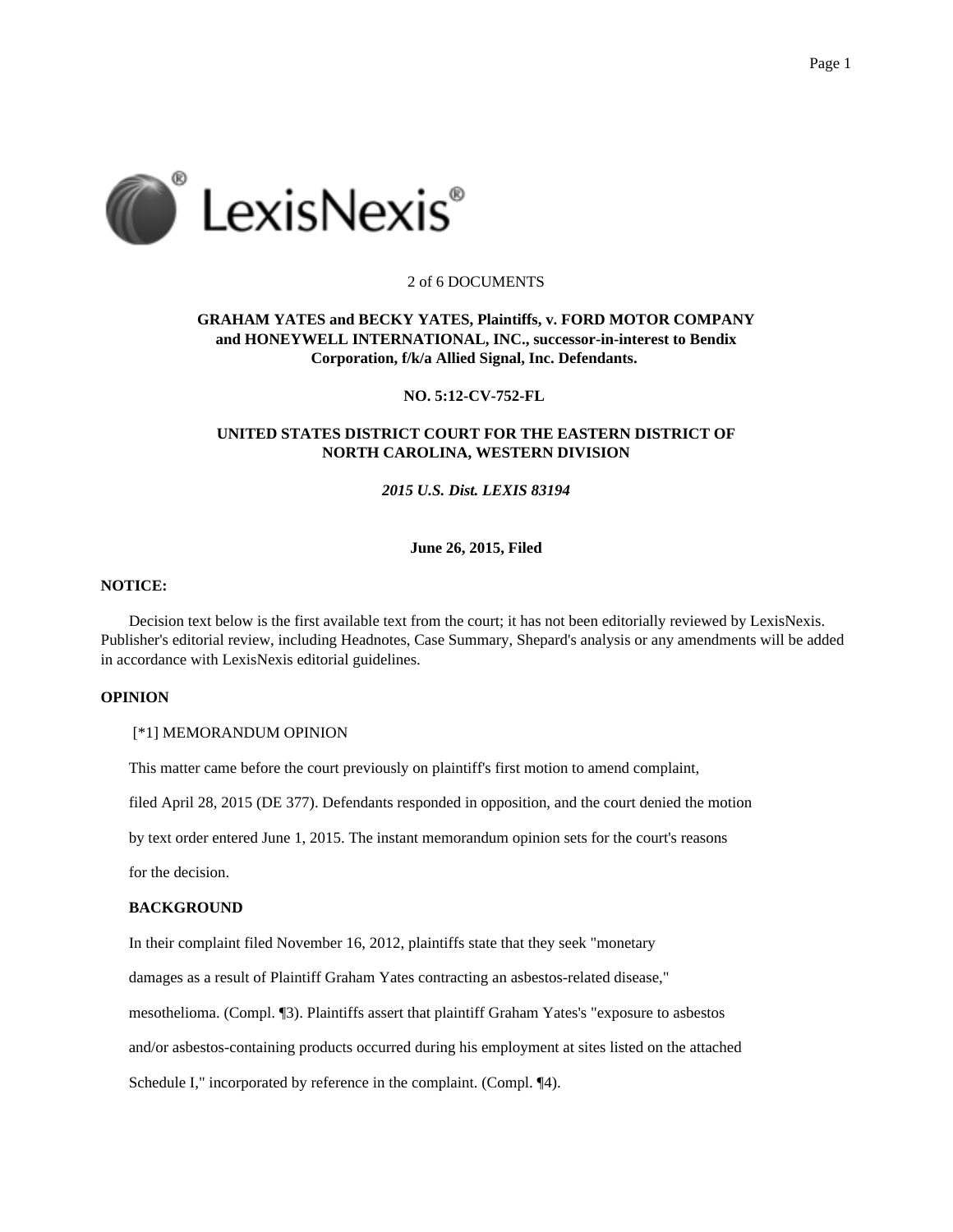Schedule I provides, as an "employer/worksite," the "U.S. Navy - USS JONAS INGRAM (DD-938) [and] USS CLARENCE K. BRONSON (DD-668)," during approximately 1957 to 1960, among other sites of asbestos exposure from approximately 1956 to 1970. (Compl. p. 19). It also lists the following "products containing asbestos": "Pumps, Purifiers, Steam Traps, Clutches, Blowers, Turbines, Valves, Insulation, Cement, Pipe Covering, Gaskets, Feed Systems, [\*2] Friction Products, Boilers, Condensers, Belts and Hoses, Ship's Service Generators, Engines, Welding Rods and Machines, Brakes, Marinite and Micarta Board, Gaskets and Packing, roof coating, Filters." (Id.).

Plaintiffs allege that defendants, comprising 29 corporations, "manufactured, distributed, sold, supplied, and/or otherwise placed into the stream of commerce asbestos and/or asbestos-containing products, materials, or equipment, . . . so that these materials were caused to be used at the Plaintiff Graham Yates' job sites." (Compl. ¶6).

In the first cause of action in the complaint, based on negligence, plaintiffs claim that all defendants, except one (Metropolitan Life Insurance Company), acted negligently in placing asbestos or asbestos-containing materials, products or equipment into interstate commerce without adequate warnings, "with the result that said asbestos and asbestos-containing materials, products or equipment came into use by Plaintiff Graham Yates." (Compl. ¶¶ 15, 22). Plaintiffs allege that "[d]uring the course and scope of his employment, Plaintiff Graham Yates was exposed to Defendants' asbestos and asbestos-containing materials, products or equipment, which exposure [\*3] directly and proximately caused him to develop an illness known and designated as mesothelioma." (Compl. ¶17).

### 2

Plaintiffs further allege that "Plaintiff Graham Yates, whose livelihood was dependent upon the work that he did for the various employers listed in Schedule I, was required to work with and around asbestos and/or asbestos-containing products, materials or equipment that were manufactured, processed, distributed, supplied, and/or sold by Defendants." (Compl. ¶19). Plaintiffs also allege that "Defendants knew or should have known that persons employed like Plaintiff Graham Yates would be required to and would come into contact with and would work in close proximity to said products." (Id.).

In November 2013, eight defendants filed motions for summary judgment: IMO Industries, Inc. ("IMO") (DE 166); FMC Corporation ("FMC") (DE 168); Ford Motor Company ("Ford") (DE 171); Honeywell International, Inc. ("Honeywell") (DE 173); Dana Companies, LLC ("Dana") (DE 176); General Electric Company ("GE") (DE 177); Foster Wheeler Energy Corporation ("Foster Wheeler") (DE 178); and Crown Cork & Seal Company, Inc. ("Crown") (DE 179).1

Plaintiffs opposed only the motions for summary judgment [\*4] by defendants Ford and Honeywell. As pertinent here, on January 31, 2014, the court granted the unopposed motion for summary judgment by defendant FMC, noting that while an alleged FMC predecessor supplied a pump that "plaintiff Graham Yates worked around while employed in the Navy," plaintiffs provided "no other evidence of the frequency, proximity, or manner of exposure." (DE 194 at 11). The court granted the unopposed motion for summary judgment by defendant Foster Wheeler, noting that while Foster Wheeler "manufactured a condenser that plaintiff Graham Yates worked around,"

1 Thirteen other defendants were dismissed previously upon joint motions to dismiss or notices of voluntary dismissal. Eight additional defendants did not raise any issue for decision on summary judgment, (see DE 196 at 5), but were subsequently terminated from the action upon joint motions to dismiss or stipulation of dismissal.

#### 3

plaintiffs did not present any evidence "detailing the manner of exposure of the level of asbestos in the product." (Id. at 12).

The court granted the unopposed motion for summary judgment by defendant IMO, noting that while an alleged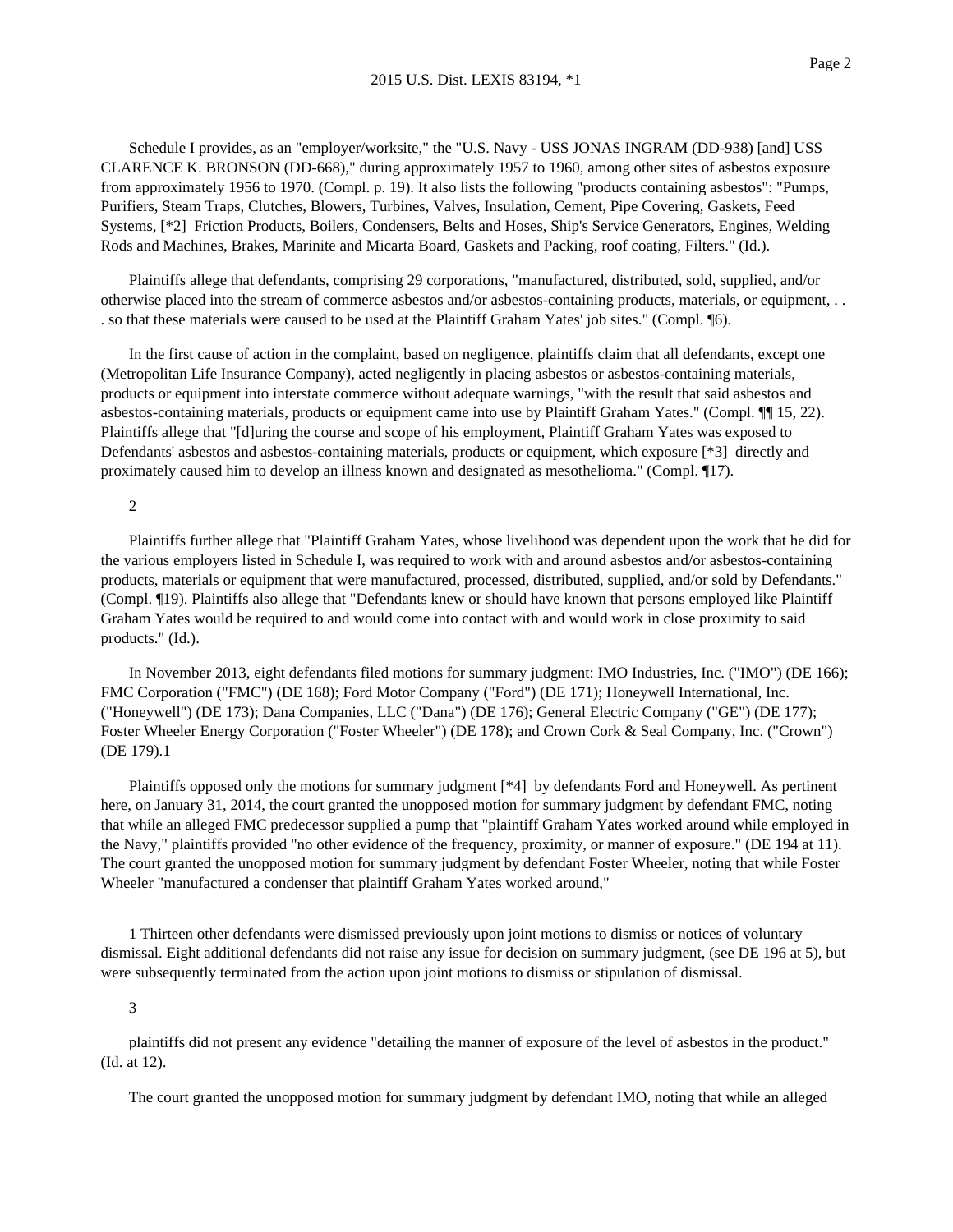IMO predecessor supplied "'asbestos materials' that plaintiff [\*5] Graham Yates worked around," plaintiffs provided no evidence "identify[ing] the manufacturer of any equipment, or the brand or trade name of any product in the Bronson engine room." (Id. at 13). Finally, the court granted the unopposed motion for summary judgment by defendant GE, noting that while the "only potential place of exposure to GE products was on board the Bronson," plaintiffs provided no evidence that "a GE product exposed him to asbestos." (Id.).

#### **DISCUSSION**

Plaintiffs moved to amend their complaint to remove all aspects of Schedule I that relate to plaintiff Graham Yates' asbestos exposure while in the Navy, and corresponding allegations in the claims that such exposure caused plaintiff Graham Yates' mesothelioma.2 Plaintiffs suggest that the court's summary judgment decisions provide a basis for removing any such allegations.

The Federal Rules of Civil Procedure require "a short and plain statement of the claim showing that the pleader is entitled to relief." *Fed. R. Civ. P. 8(a)*. "Even though the requirements for pleading a proper complaint are substantially aimed at assuring that the defendant be given adequate notice of the nature of a claim being made against him, they also provide criteria for

2 [\*6] Plaintiffs also seek to amend the complaint to (1) reflect only existing claims against Ford and Honeywell;

(2) to remove all parties from the case caption, who are not longer parties to this action; and (3) to remove all causes of action for which the court granted motions for summary judgment, including plaintiffs' claim for punitive damages. Amendment for these reasons is unduly delayed and unnecessary in light of alternative procedures for presenting accurately claims and defendants remaining in the case to the jury. The court's analysis above thus focuses on the substantive amendment sought by plaintiffs.

#### 4

defining issues for trial." *Francis v. Giacomelli, 588 F.3d 186, 192 (4th Cir. 2009)*. A properly pleaded complaint provides to an opponent "illumination as to the substantive theory under which [plaintiff] [i]s proceeding, which is the function of pleadings under the Federal Rules." *Atl. Purchasers, Inc. v. Aircraft Sales, Inc., 705 F.2d 712, 717 (4th Cir. 1983)*.

While "leave [to amend] shall be freely given when justice so requires," *Fed. R. Civ. P. 15(a)*, a "motion to amend may be denied when it has been unduly delayed and when allowing the motion would prejudice the nonmovant." *Lone Star Steakhouse & Saloon v. Alpha of Va., Inc., 43 F.3d 922, 940 (4th Cir.1995)*. "Whether an amendment is prejudicial will often be determined by the nature of the amendment and its timing . . . . [T]he further the case progressed before [\*7] judgment was entered, the more likely it is that the amendment will prejudice the defendant or that a court will find bad faith on the plaintiff's part." *Laber v. Harvey, 438 F.3d 404, 427 (4th Cir.2006)*. For example, in *Newport News Holdings Corp. v. Virtual City Vision, Inc., 650 F.3d 423, 439, 440 (4th Cir. 2011)*, the Fourth Circuit held that the district court did not abuse its discretion in denying amendment to a counterclaim where the amendment was not fully briefed until "two weeks before the scheduled trial date" and, if allowed, "would likely have required further discovery," and "would substantially change the nature and scope of trial."

In this case, the amendment proposed by plaintiffs is improper for several reasons. First, the motion to amend is unduly delayed. Plaintiffs could have sought leave to amend to remove allegations regarding alternative theories of exposure and causation after the court granted summary judgment on their claims against defendants FMC, Foster Wheeler, GE and IMO in January 2014. Indeed, since such motions were unopposed, plaintiffs could have sought leave to amend even prior to the court's order on summary judgment. By seeking to amend the complaint shortly before trial,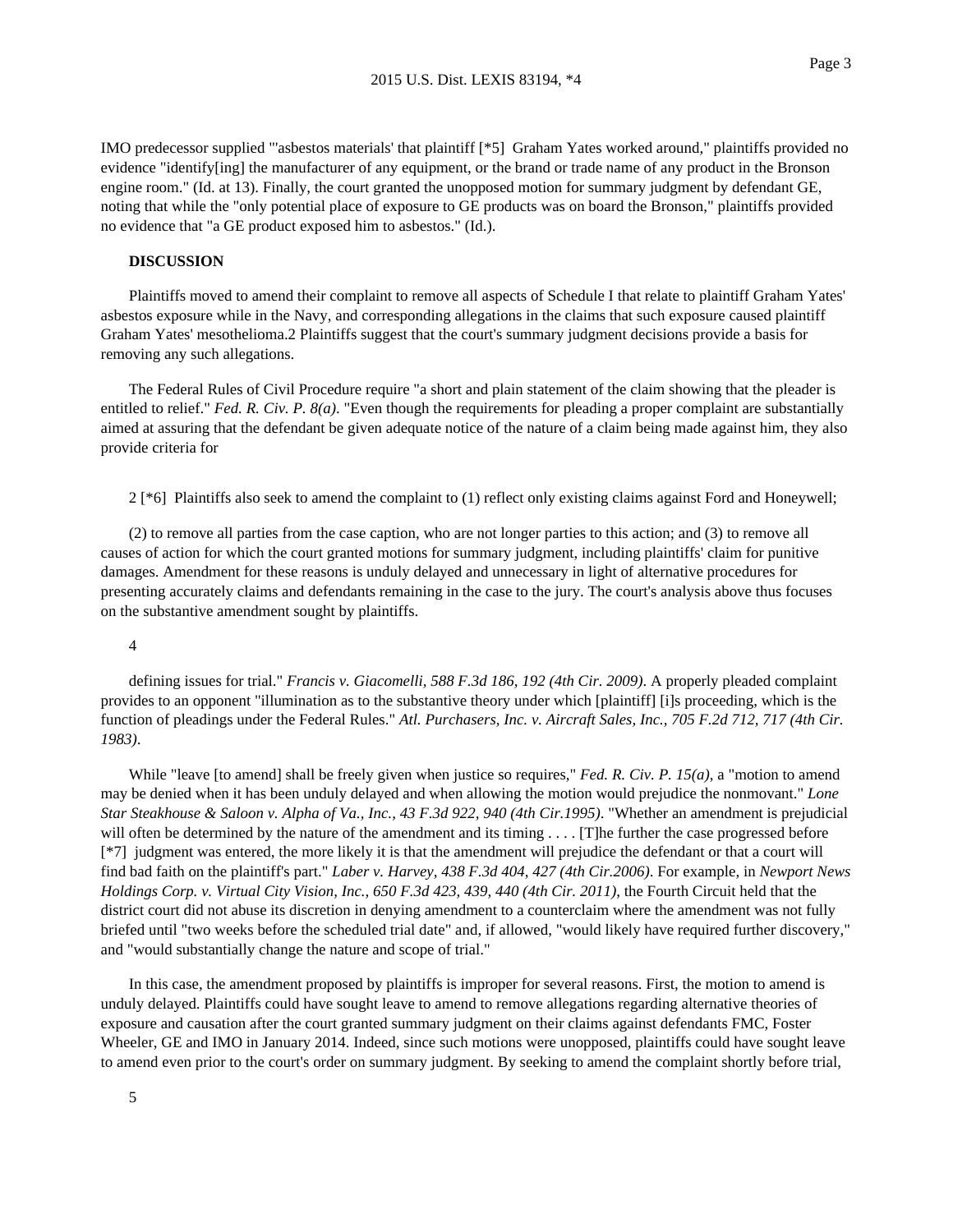when they could have sought to amend much earlier, the amendment is unduly delayed. See *Laber, 438 F.3d at 427*; *Newport News, 650 F.3d at 439, 440*.

Second, the proposed amendment [\*8] is unduly prejudicial because defendants are entitled to rely upon the claims and allegations in the complaint as a basis for preparing for and presenting their defense at trial. See *Francis, 588 F.3d at 192*; *Atl. Purchasers, Inc., 705 F.2d at 717*.

Third, and relatedly, the proposed amendment is unduly prejudicial because defendants may rely upon factual allegations in the complaint as judicial admissions. "Factual assertions in pleadings and pretrial orders, unless amended, are considered judicial admissions conclusively binding on the party who made them." *Amgen Inc. v. Connecticut Ret. Plans & Trust Funds, 133 S. Ct. 1184, 1197 n.6 (2013)* (quotations omitted). "It is well established that even if the post-pleading evidence conflicts with the evidence in the pleadings, admissions in the pleadings are binding on the parties." *Bright v. QSP, Inc., 20 F.3d 1300, 1305 (4th Cir. 1994)* (quotations omitted).

Allowing plaintiffs to remove judicial admissions in the original complaint would be prejudicial to defendants, because they have no time remaining for discovery to develop additional evidentiary support for facts otherwise supported by judicial admissions. See *New Amsterdam Cas. Co. v. Waller, 323 F.2d 20, 24 (4th Cir. 1963)* ("A judicial admission is usually treated as absolutely binding, [and] such admissions go to matters of fact which, otherwise, would require evidentiary proof.").

Although the parties dispute the full extent and effect of the [\*9] judicial admissions in the complaint, the court need not at this juncture determine conclusively their full extent and effect. It suffices for the present decision that those portions of the complaint impacted by the proposed

### 6

amendment contain judicial admissions in the form of factual assertions regarding plaintiff Graham Yates' exposure to asbestos while in the Navy.

For example, plaintiffs allege in the complaint that plaintiff Graham Yates's "exposure to asbestos and/or asbestos-containing products occurred during his employment at sites listed on the attached Schedule I," including as "employer/worksite," the "U.S. Navy - USS JONAS INGRAM (DD-938) [and] USS CLARENCE K. BRONSON (DD-668)," during approximately 1957 to 1960 (Compl. ¶4; Schedule I). Plaintiffs also allege that all named defendants' "asbestos and asbestos-containing materials, products or equipment came into use by Plaintiff Graham Yates." (Compl. ¶15). Similarly, plaintiffs allege that all named defendants failed to warn "persons such as Plaintiff Graham Yates of the dangers . . . [in] breathing said asbestos fibers from asbestos and/or asbestos-containing materials, products or equipment." (Id.  $\P$  22(e)). In addition, [\*10] "persons employed like Plaintiff Graham Yates would be required to and . . . would work in close proximity to said products." (Id. ¶19).

By contrast, some statements in the complaint pertaining to elements of claims may be more in the nature of assertions of mixed fact and law, not properly treated as judicial admissions for purposes of the instant decision. For example, Plaintiffs allege that "[d]uring the course and scope of his employment, Plaintiff Graham Yates was exposed to Defendants' asbestos and asbestos-containing materials, products or equipment, which exposure directly and proximately caused him to develop an illness known and designated as mesothelioma." (Compl. ¶17) (emphasis added). Generally, "courts are reluctant to treat opinions and legal conclusions as binding judicial admissions," except in the case of "deliberate, clear, and unambiguous statements by counsel," or "intentional and unambiguous waivers." *Meyer v. Berkshire Life Ins. Co., 372 F.3d 261, 264* & 265

## 7

n.2 (4th Cir. 2004). The above-emphasized portion of this statement contains a legal conclusion regarding whether causation was direct and proximate. It is also ambiguous as to differences in causation, if any, as between defendants